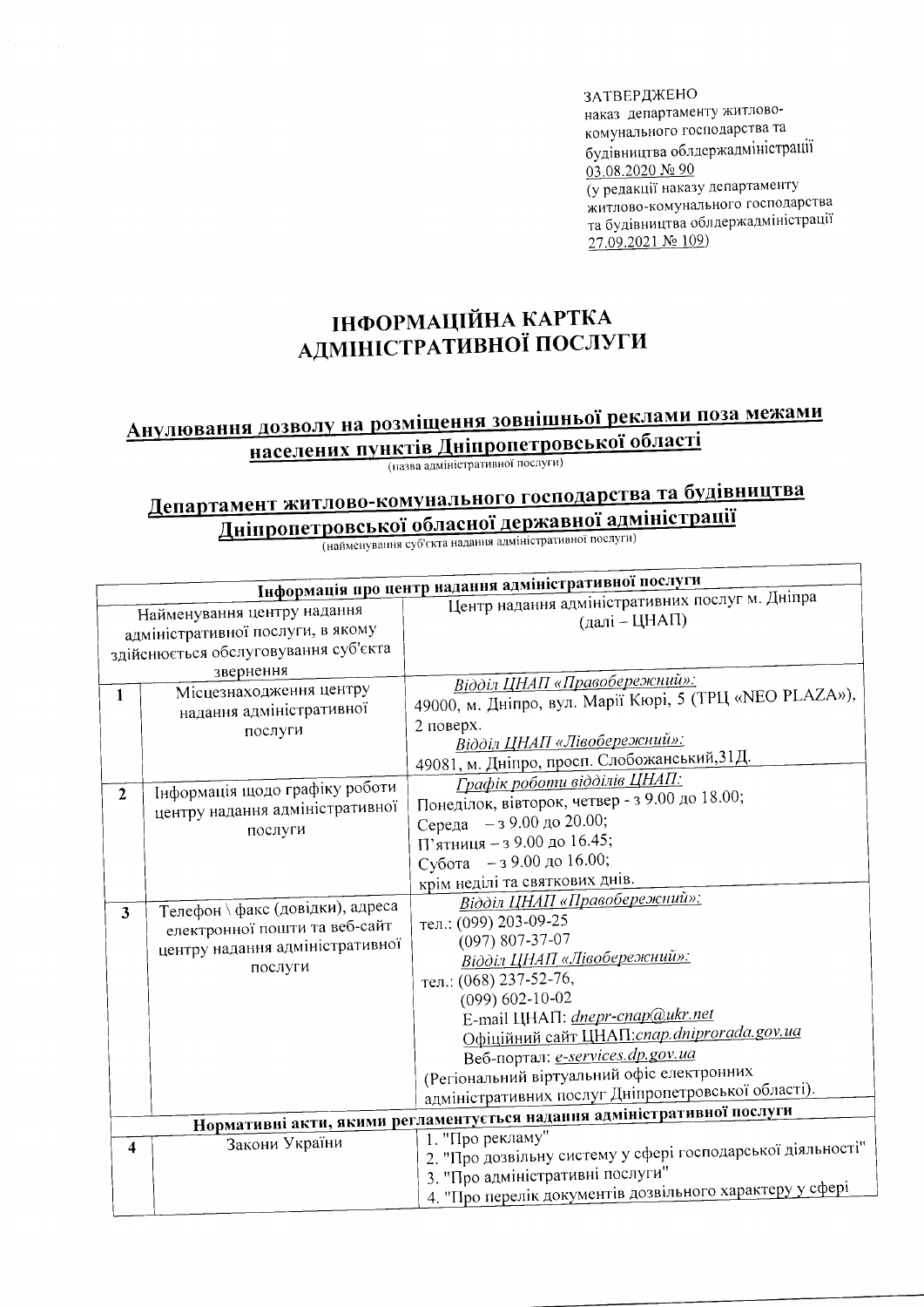| 5 <sup>5</sup> | Акти Кабінету Міністрів України                                                                                                             | господарської діяльності"<br>5. "Про автомобільні дороги"<br>6. "Про місцеві державні адміністрації"<br>7. "Про засади державної регуляторної політики у сфері<br>господарської діяльності".<br>1. Постанова Кабінету Міністрів України від 05 грудня<br>2012 року № 1135 "Про затвердження Типових правил<br>розміщення зовнішньої реклами поза межами населених<br>пунктів" (зі змінами).<br>2. Розпорядження Кабінету Міністрів України від 16 травня<br>надання<br>питання<br>"Деякі<br>$523-p$<br>$N_2$<br>2014<br>року                                                                                                                                                                                                                                                                                                                                                                                                                                                                                                                          |
|----------------|---------------------------------------------------------------------------------------------------------------------------------------------|-------------------------------------------------------------------------------------------------------------------------------------------------------------------------------------------------------------------------------------------------------------------------------------------------------------------------------------------------------------------------------------------------------------------------------------------------------------------------------------------------------------------------------------------------------------------------------------------------------------------------------------------------------------------------------------------------------------------------------------------------------------------------------------------------------------------------------------------------------------------------------------------------------------------------------------------------------------------------------------------------------------------------------------------------------|
|                |                                                                                                                                             | адміністративних послуг органів виконавчої влади через<br>центри надання адміністративних послуг" (зі змінами).                                                                                                                                                                                                                                                                                                                                                                                                                                                                                                                                                                                                                                                                                                                                                                                                                                                                                                                                       |
| 6              | Акти центральних органів<br>виконавчої влади                                                                                                | облдержадміністрації<br>від                                                                                                                                                                                                                                                                                                                                                                                                                                                                                                                                                                                                                                                                                                                                                                                                                                                                                                                                                                                                                           |
| $\overline{7}$ | Акти місцевих органів<br>виконавчої<br>влади /органів місцевого<br>самоврядування                                                           | голови<br>Розпорядження<br>29 березня 2013 року № Р-208/0/3-13 "Про затвердження<br>Порядку видачі дозволів на розміщення зовнішньої реклами<br>поза межами населених пунктів Дніпропетровської області"<br>(зі змінами).                                                                                                                                                                                                                                                                                                                                                                                                                                                                                                                                                                                                                                                                                                                                                                                                                             |
|                |                                                                                                                                             | Умови отримання адміністративної послуги                                                                                                                                                                                                                                                                                                                                                                                                                                                                                                                                                                                                                                                                                                                                                                                                                                                                                                                                                                                                              |
| 8              | Підстава для надання                                                                                                                        | Звернення суб'єкта господарювання                                                                                                                                                                                                                                                                                                                                                                                                                                                                                                                                                                                                                                                                                                                                                                                                                                                                                                                                                                                                                     |
| 9              | адміністративної послуги<br>Вичерпний перелік документів,<br>необхідних для отримання<br>адміністративної послуги, а<br>також вимоги до них | 1. Заява про анулювання дозволу (додається).<br>2. Оригінал документу дозвільного характеру, який підлягає<br>анулюванню.<br>Вимоги до документів, необхідних для отримання<br>адміністративної послуги:<br>одному<br>- суб'єкт звернення подає усі документи в<br>примірнику у вигляді оригіналу.<br>- надані документи заявнику не повертаються.                                                                                                                                                                                                                                                                                                                                                                                                                                                                                                                                                                                                                                                                                                    |
| 10             | Порядок та спосіб подання<br>документів, необхідних для<br>отримання адміністративної<br>послуги                                            | Заява про анулювання документа дозвільного характеру,<br>подається суб'єктом господарювання (уповноваженим ним<br>органом або особою)<br>-у паперовій формі особисто або поштовим відправленням -<br>до адміністратора ЦНАП;<br>-в електронній формі через портал електронних сервісів<br>юридичних осіб, фізичних осіб - підприємців та<br>громадських формувань (далі - портал електронних<br>сервісів), оформлена згідно з вимогами законів у сфері<br>електронних документів, - до дозвільного органу.<br>Якщо документи подаються особисто, пред'являється<br>паспорт громадянина України, тимчасове посвідчення<br>громадянина України або паспортний документ іноземця.<br>У разі подання документів представником додатково<br>подається документ, що засвідчує його повноваження.<br>Документи в електронній формі подаються суб'єктом<br>господарювання (уповноваженим ним органом або особою)<br>через портал електронних сервісів у порядку, визначеному<br>Кабінетом Міністрів України.<br>Адміністративна послуга надається безоплатно. |
|                | Платність (безоплатність)<br>11                                                                                                             |                                                                                                                                                                                                                                                                                                                                                                                                                                                                                                                                                                                                                                                                                                                                                                                                                                                                                                                                                                                                                                                       |